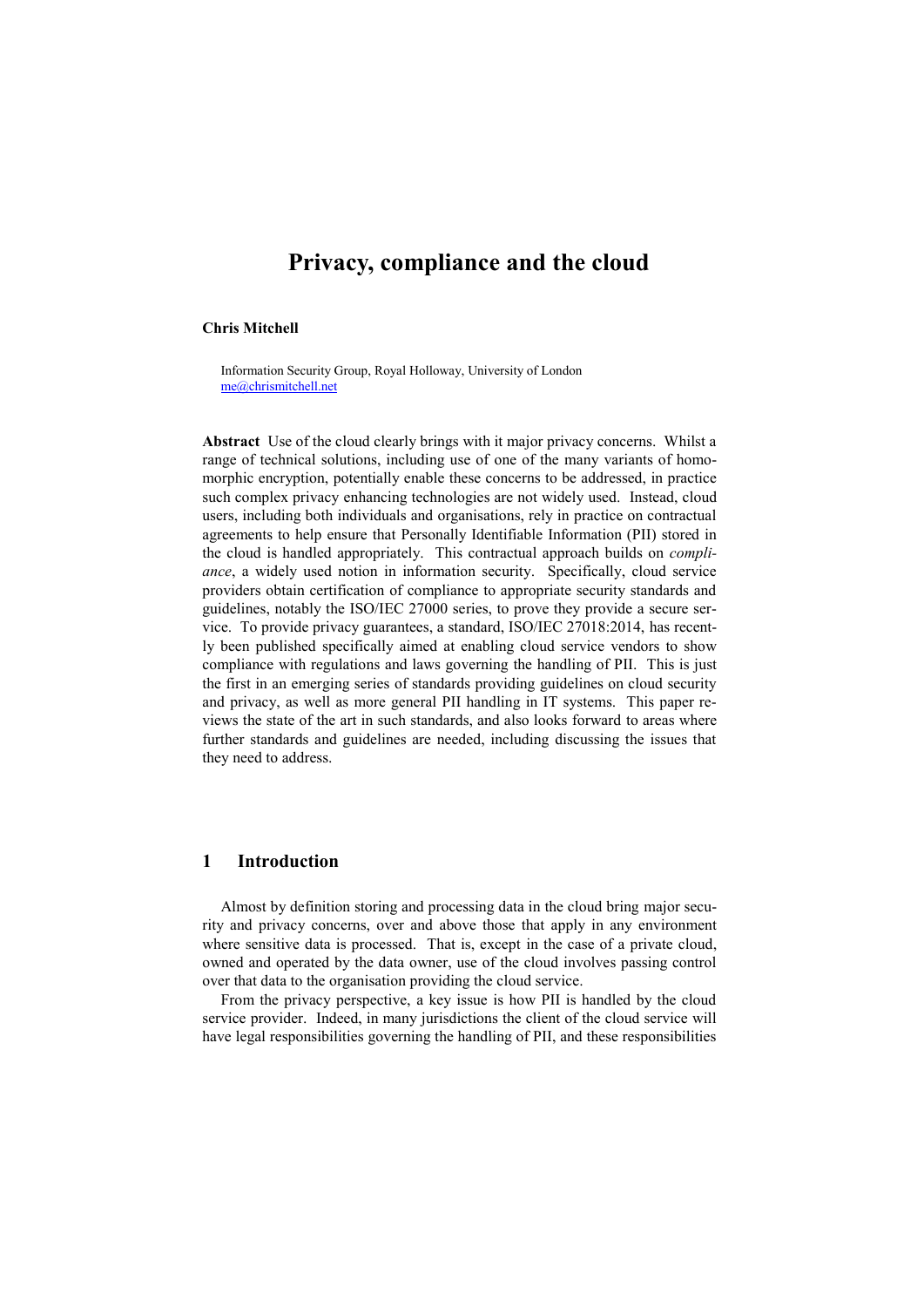will extend to ensuring that the PII is handled appropriately by any cloud service provider.

To make the nature of these responsibilities a little clearer, we introduce some terminology (all taken from ISO/IEC 29100, [\[14\]\)](#page-10-0). *Personally identifiable information (PII)* is 'any information that (a) can be used to identify the PII principal to whom such information relates, or (b) is or might be directly or indirectly linked to a PII principal'. A *PII principal* is a 'natural person to whom the personally identifiable information (PII) relates'. A *PII controller* is a 'privacy stakeholder (or privacy stakeholders) that determines the purposes and means for processing PII other than natural persons who use data for personal purposes'. A *PII processor* is a 'privacy stakeholder that processes PII on behalf of and in accordance with the instructions of a PII controller'. Using this terminology, the PII controller has legal responsibilities governing the processing of the PII it controls, and these extend to ensuring that any PII processors it appoints (such as cloud service providers) process PII in accordance with the law.

There is a range of ways in which a PII controller could try to meet its obligations regarding the protection of PII. One approach would be to avoid any use of the cloud, and retain control of all PII storage and processing 'in house'. However, as has been widely discussed, many advantages arise from the use of the cloud, and so we take it as read for the purposes of this chapter that the PII controller wishes to transfer PII to a cloud provider for storage and processing. In this context, one approach would be to encrypt all PII before transfer to the cloud, and to only decrypt it when it is retrieved from the cloud. However, with conventional encryption techniques, this would prevent the cloud provider doing anything but storing the data, which again limits the usefulness of the cloud. A more sophisticated encryption technique known as *homomorphic encryption* seeks to solve this problem (see, for example, [\[21\]\)](#page-11-0). An encryption technique that is homomorphic with respect to the operator  $\circ$  is one which has the property that, for a given key  $K$ , the encryption function *E* satisfies  $E(x^{\circ}y) = E(x)^{\circ}E(y)$ , for all *x* and *y*. Schemes have been devised that are homomorphic for a range of operation types, the goal being to find a scheme which is homomorphic with respect to a set of operations capturing the types of processing likely to be required of a cloud provider. This would then enable the cloud provider to process the data in encrypted form, i.e. so that the cloud provider is able to process data but learns nothing about the data being processed. However, despite huge progress in developing schemes of this type in recent years, the available algorithms remain too computationally complex for routine deployment. This means that, in practice, we must find non-technical means to protect remotely processed PII, which leads to the compliance approach, i.e. where the PII controller seeks to be assured about the deployed security measures and privacy practices of the cloud PII processor.

In this chapter we look at how standards are being developed covering the potentially complex relationship between the PII controller and the PII processor. More specifically, how can PII controllers know whether or not PII processors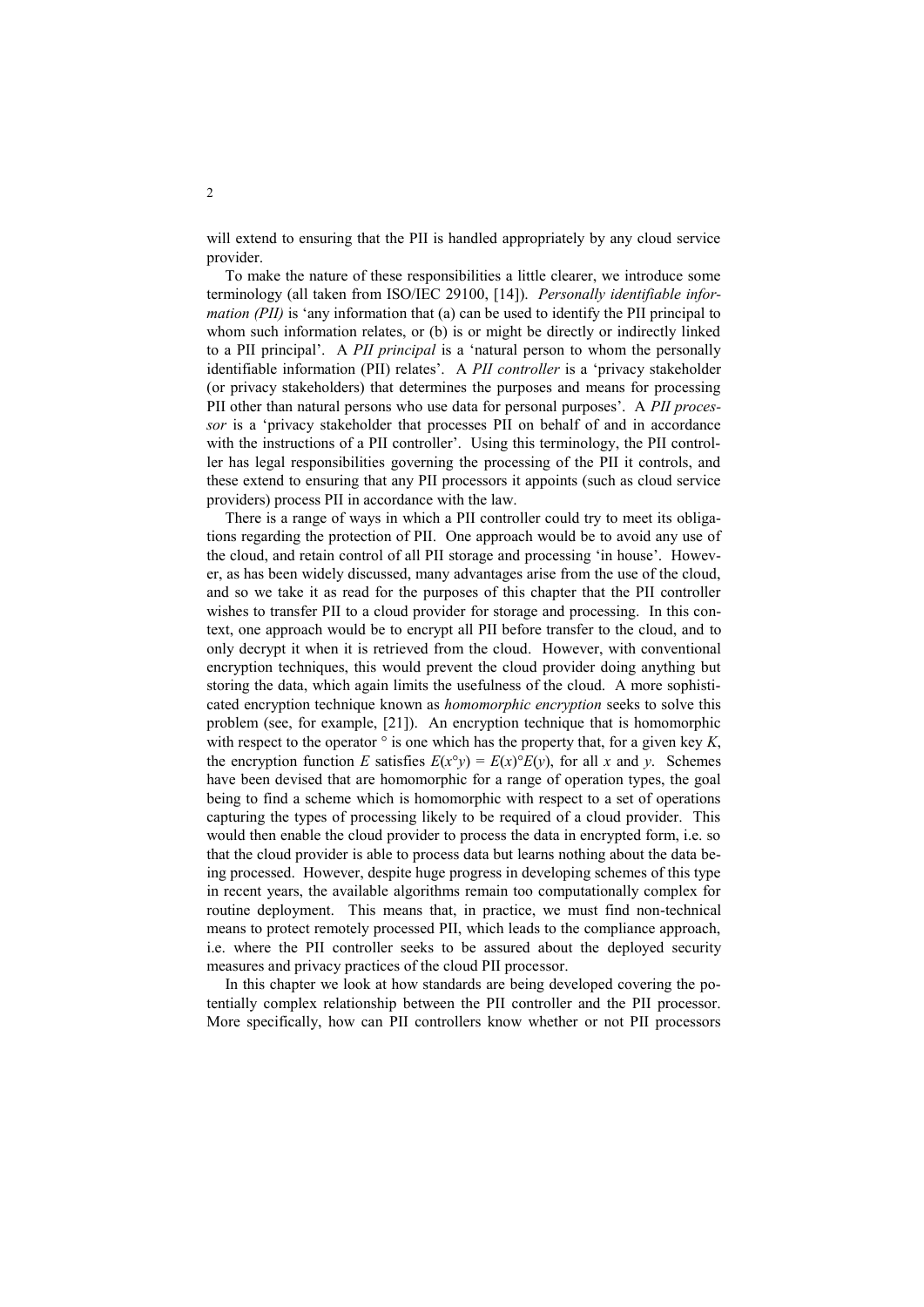will handle PII appropriately, how can PII processors ensure that they meet their obligations to PII controllers, and how can standards help with this?

The remainder of the chapter is organised as follows. In the next section we review the compliance approach, and existing standards directed specifically at PII processing issues. This is followed by an examination of standards currently being developed in this area. Before concluding we look briefly at possible future topics for standardisation in this key area.

#### **2 Compliance – the state of the art**

We start by discussing what we mean here by compliance. This necessitates taking a somewhat broader perspective of security management before we return to looking at cloud security and privacy issues in particular. The compliance approach we refer to here is essentially an approach to security management that involves setting up a standards-compliant security management system, and then being audited against compliance with the standards. If the audit is successful, the resulting certification can be used to give third parties confidence that security management is being performed in accordance with accepted norms and practices, as well, of course, as giving the organisation itself confidence that its security management is in accordance with the state of the art.

Such a compliance approach is widely adopted across industry, commerce and government. The main advantage of such an approach is that it disseminates good practice, and encourages the universal adoption of an agreed baseline for IT security. The main disadvantage, as has been widely documented in the literature (see, for example, [\[5\],](#page-10-1) [\[20\]\)](#page-11-1), is that it encourages a slavish box-ticking approach to security, where minimal safeguards are put in place without appropriate ongoing management and organisation-wide buy-in. However, it could be argued that most of the criticisms are not of the approach itself, but of the way it is implemented, and that organisations which do not implement the standardised approach well would not implement any other approach to security very well either. It is certainly the case that without careful and considered adoption, any approach to IT security will fail, whether it is the compliance-led approach or some other ad hoc scheme. In any event, to a first approximation the compliance approach is the only show in town: it is what we have and it is what is being implemented, and hence it is worth taking very seriously (and enhancing, wherever possible).

The leading contender for such a standards-based approach is based on the ISO/IEC 27000 series of standards. According to ISO/IEC 27000, [\[9\],](#page-10-2) an *Information Security Management System (ISMS)* consists of the policies, procedures, guidelines, and associated resources and activities, collectively managed by an organisation, in the pursuit of protecting its information assets. An ISMS is a systematic approach for establishing, implementing, operating, monitoring, reviewing, maintaining and improving an organisation's information security to achieve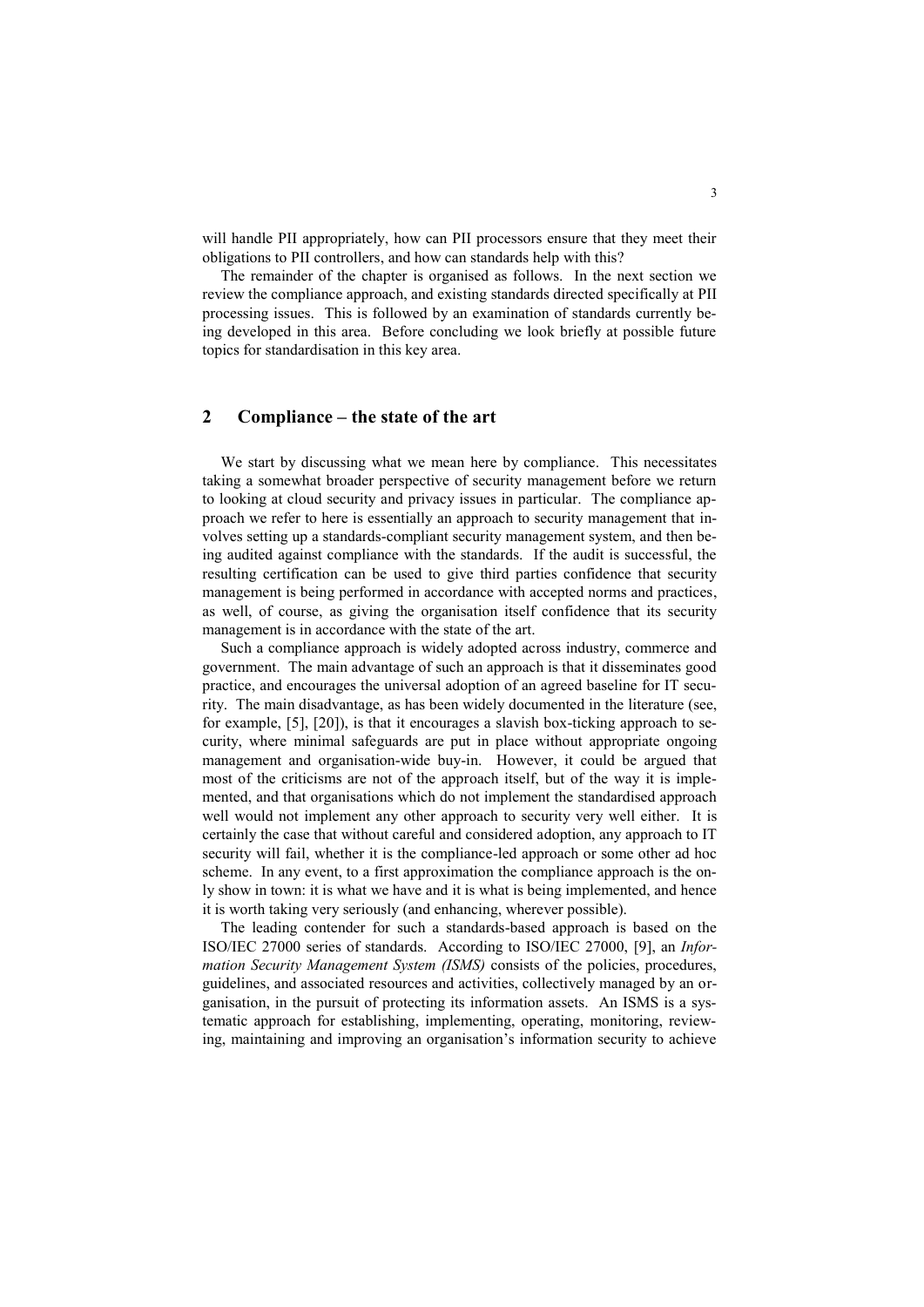business objectives. It is based upon a risk assessment and the organisation's risk acceptance levels designed to effectively treat and manage risks. Analysing requirements for the protection of information assets and applying appropriate controls to ensure the protection of these information assets, as required, contributes to the successful implementation of an ISMS'. As well as defining the concept of an ISMS, ISO/IEC 27000 [\[9\]](#page-10-2) provides a comprehensive set of related terminology.

In doing so, ISO/IEC 27000 provides the foundation for ISO/IEC 27001, [\[10\],](#page-10-3)  the heart of the ISO/IEC 27000 series. According to its scope statement, ISO/IEC 27001 'specifies the requirements for establishing, implementing, maintaining and continually improving an ISMS within the context of the organisation. … [It] also includes requirements for the assessment and treatment of information security risks tailored to the needs of the organisation. The requirements … are generic and are intended to be applicable to all organisations, regardless of type, size or nature'. In other words, ISO/IEC 27001 describes what is needed to create and operate an ISMS.

Application of ISO/IEC 27001 is supported by perhaps the best known of these standards, namely ISO/IEC 27002, [\[11\].](#page-10-4) ISO/IEC 27002 provides a catalogue of *security controls*, i.e. measures that can be implemented by an organisation to address identified security risks, and associated implementation guidance. This comprehensive set of controls has a long history and has been revised and expanded over time – with origins in a British standard (BS 7799, [\[1\],](#page-10-5) which became BS 7799-1, [\[2\]\)](#page-10-6) first published in the mid-1990s. In passing we note that ISO/IEC 27001 is also derived from a British standard, namely BS 7799-2[, \[3\],](#page-10-7) [\[4\].](#page-10-8)

The controls in ISO/IEC 27002 are organised into 14 categories, covering topics such as information security policies (clause 5), human resource security (clause 7), asset management (clause 8), access control (clause 9), supplier relationships (clause 15), and compliance (clause 18). Within each clause a number of control objectives are defined; there are a total of 35 such objectives. For example, clause 18.1, entitled *Compliance with legal and contractual requirements*, gives the objective 'To avoid breaches of legal, statutory, regulatory or contractual obligations related to information security objectives'. Under each objective are one or more detailed controls, typically with extensive accompanying implementation guidance, which can be deployed to help meet the objective. There are over 100 such controls, ranging from *Monitoring and review of supplier services* ('Organisations should regularly monitor, review and audit supplier service delivery': clause 15.1.2) to *Regulation of cryptographic controls* ('Cryptographic controls should be used in compliance with all relevant agreements, legislation and regulations': clause 18.1.5).

The set of controls in ISO/IEC 27002 is intended as a guide to the designers of an ISMS. That is, it is certainly not mandated for any organisation using the ISO/IEC 27001 approach to adopt all the controls given in ISO/IEC 27002; indeed the intention is that the risk analysis performed as part of setting up the ISMS should consider the appropriateness of the controls in the catalogue, and adopt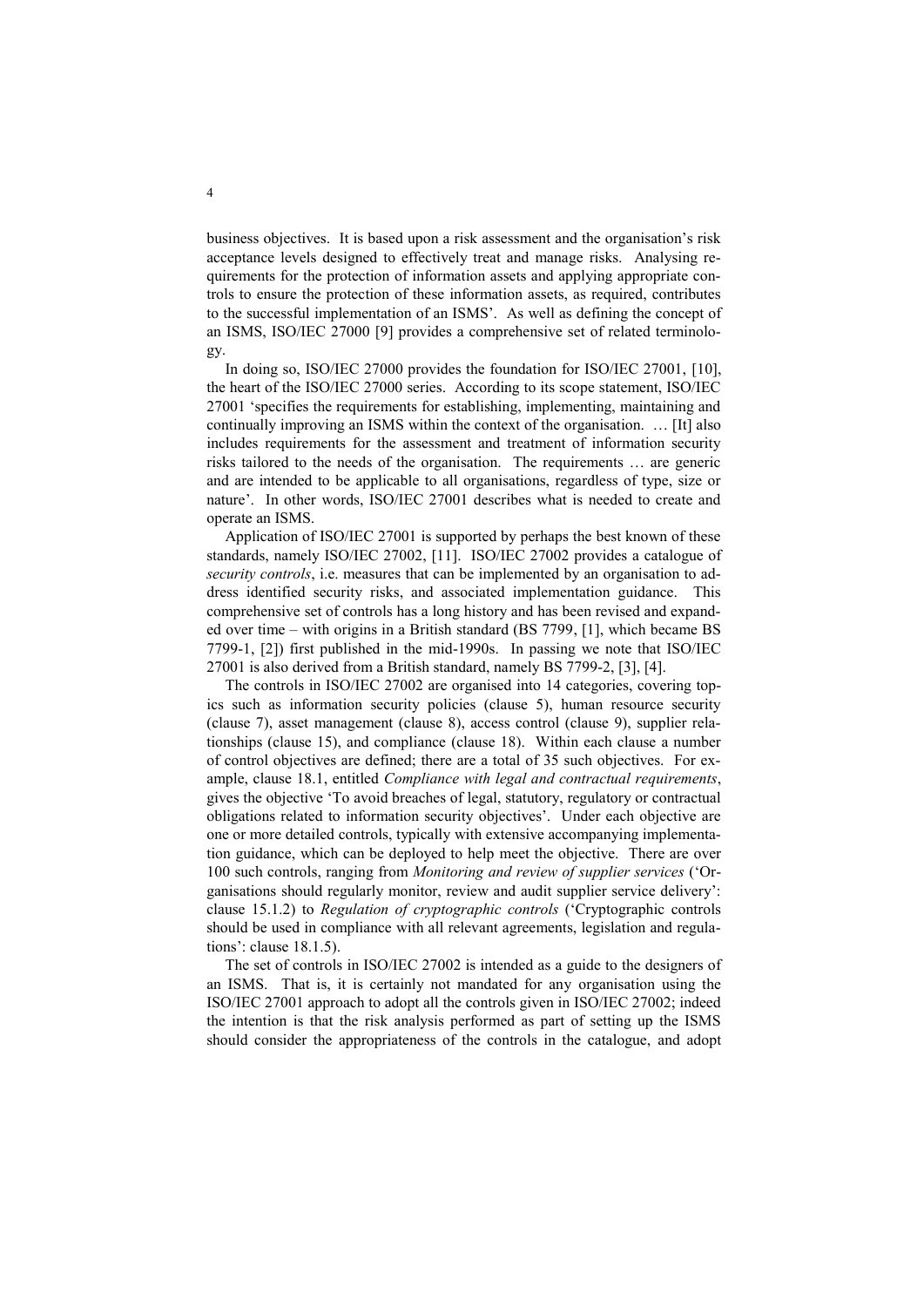(only) those that are necessary to address the identified risks. Nevertheless, many of the controls are so fundamental that it is hard to imagine IT systems which do not need their adoption to ensure reasonable levels of security.

Returning to the focus on privacy, it merits note that one of the controls in ISO/IEC 27002 (in clause 18.1.4) is entitled *Privacy and protection of personally identifiable information*, and specifies that 'Privacy and protection of personally identifiable information should be ensured as required in relevant legislation and regulation where applicable'. The associated implementation guidance is very general, starting by stating that 'An organization's data policy for privacy and protection of personally identifiable information should be developed and implemented. This policy should be communicated to all persons involved in the processing of personally identifiable information'. It goes on to discuss the need for a privacy policy and also the potential need for a nominated officer in an organisation to manage privacy issues.

This leads naturally to a discussion of ISO//IEC 27018, [\[13\].](#page-10-9) This standard is focussed specifically on PII protection when it is processed in the cloud – more specifically when the processing is performed by a public cloud service provider. It provides a set of controls, supplementing ISO/IEC 27002, aimed at cloud service providers who act as PII processors on behalf of a PII controller. That is, the main focus of the standard is not those cloud service providers which act as PII controllers, although the controls in ISO/IEC 27018 will almost certainly apply to such entities (as well as many other controls besides, e.g. as given in the emerging standards ISO/IEC 27017 and ISO/IEC 29151 – see below).

The idea behind ISO/IEC 27018 is that a cloud service provider can have its ISMS audited using the ISO/IEC 27001 system, where the auditor will verify that the risk management process and subsequent ISMS implementation has properly taken into account the supplementary set of controls in ISO/IEC 27018. The certification resulting can then be used to both inform prospective users of the privacyrespecting properties of the cloud service, and also become part of the relevant contractual arrangements when the cloud service is used. It is hoped that this will greatly simplify the task of the PII controller when selecting a cloud service provider.

The set of controls in the standard was derived from a range of sources. Prior to producing the first draft of ISO/IEC 27018, an extensive analysis was performed of existing law relating to the third party processing of PII. The main result of this analysis was a set of 70 controls, which were documented in the original proposal to start work on the standard, published in November 2011, [\[16\].](#page-10-10) Only those not already covered in ISO/IEC 27002 were included in the subsequent working drafts of the standard. In July 2012, the European Union published an important review of cloud computing privacy issues, [\[6\].](#page-10-11) This was carefully analysed, along with other published opinions, and used to derive a number of additional controls which were included in the second working draft of December 2012, [\[17\].](#page-10-12) During 2013 additional input was received from a number of parties, and used to shape the final document published in 2014, [\[13\].](#page-10-9)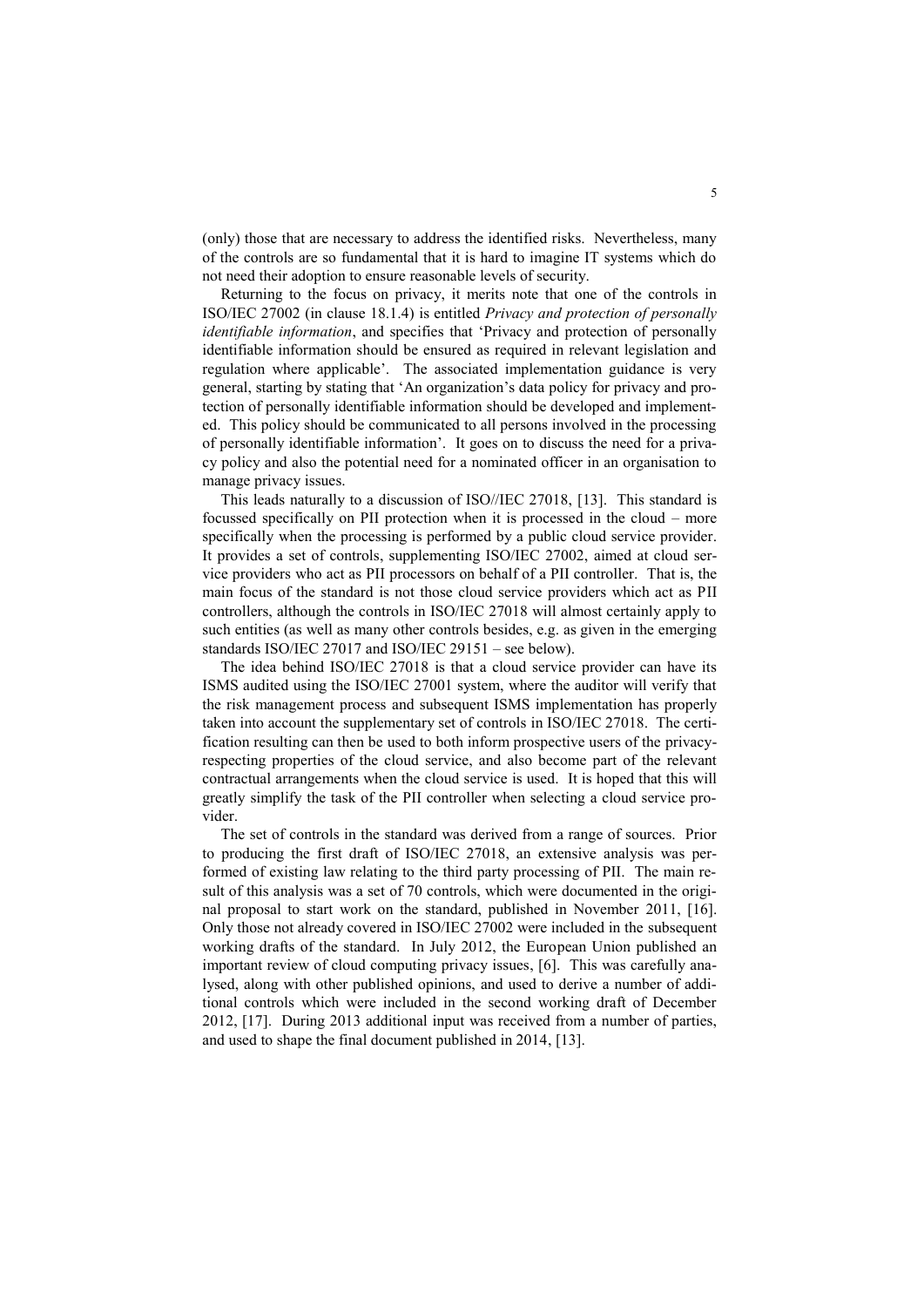The scope of ISO/IEC 27018 was kept deliberately tight for two main reasons. Firstly, those of us responsible for its development believed it was important to try to publish the standard quickly, and limiting the scope makes rapid progress much simpler. Secondly, the focus of the standard, namely cloud service providers processing PII on behalf of the PII controller, was believed to be particularly important, and hence focussing on this subject made practical sense. Both these motivations appear to have been borne out by experience – the interval between the new work item proposal and publication of a completed standard was a little over 30 months, which is virtually as short a period as is possible within ISO/IEC SC 27, and the standard has rapidly become a 'best seller', at least in the context of ISO/IEC<sup>1</sup> !

Of course ISO/IEC 27000, ISO/IEC 27001, ISO/IEC 27002 and ISO/IEC 27018 are only four of a major series of standards known collectively as the 27000 series. Some standards in the series seek to expand upon particular topics addressed within ISO/IEC 27001, including:

- ISO/IEC 27003: *Implementation guidance*, giving more details on the implementation of an ISMS;
- ISO/IEC 27004: *Measurement*, covering security metrics;
- ISO/IEC 27005: *Information security risk management*; and
- ISO/IEC 27006: *Requirements for bodies providing audit and certification of information security management systems*, setting out how certification of ISMSs against ISO/IEC 27001 should be carried out.

Other 27000 series standards, like ISO/IEC 27018, act as a supplement to ISO/IEC 27002, providing an additional set of controls and accompanying guidance for a specific application domain, including:

> ISO/IEC 27011: *Information security management guidelines for telecommunications organizations based on ISO/IEC 27002*.

Note that all these standards are available for purchase from ISO [\(www.iso.org\)](http://www.iso.org/), IEC [\(www.iec.ch\)](http://www.iec.ch/), and also from national standards organisations such as BSI in the UK [\(www.bsigroup.com\)](http://www.bsigroup.com/).

Whilst mentioning existing standards of relevance to privacy in the cloud, brief mention should also be given to ISO/IEC 29100, [\[14\],](#page-10-0) the *Privacy framework*. This standard was published back in 2011, and provides a set of eleven privacy principles (Consent and choice; Purpose legitimacy and specification; Collection limitation; Data minimisation; Use, retention and disclosure limitation; Accuracy and quality; Openness, transparency and notice; Individual participation and access; Accountability; Information security; and Privacy compliance). These principles were used to inform and motivate the supplementary control set given in

6

-

<sup>1</sup> For example, ISO/IEC 27018 was listed at number 7 in the April 2015 list of best-selling ISO standards, as published by the Singapore standards organisation – see <http://www.singaporestandardseshop.sg/ISOStandards/BestSellingISOStandards.aspx> (checked on 9th June 2015).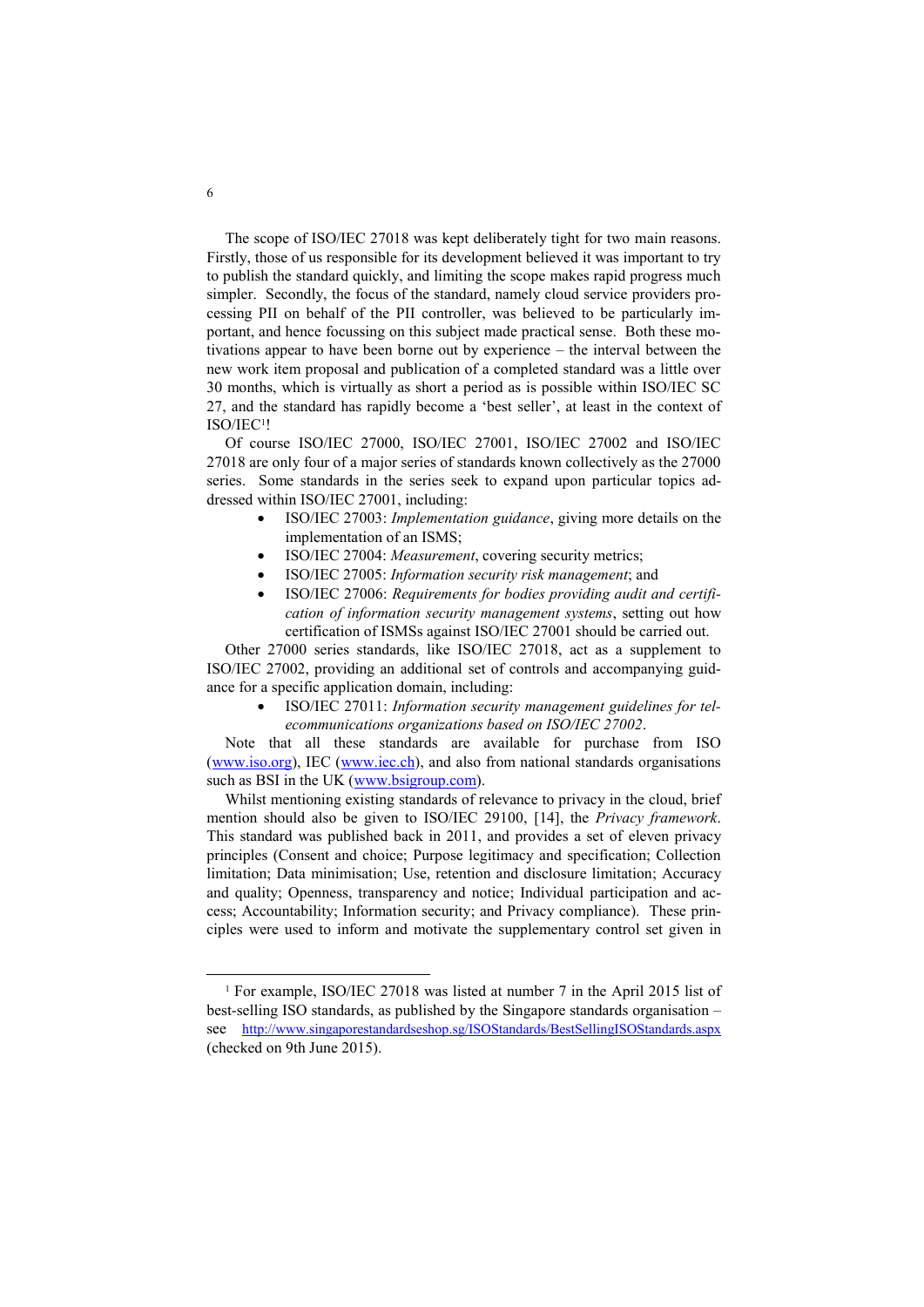ISO/IEC 27018. Indeed, the ISO/IEC 27018 supplementary controls are organised according to the eleven privacy principles.

## **3 Compliance – emerging standards**

ISO/IEC 27018 was published in mid-2014. Two other standards directly relevant to cloud privacy, and with somewhat larger scopes, are currently under development. Both ISO/IEC 27017 and ISO/EC 29151, like ISO/IEC 27018, aim to provide a set of controls and associated implementation guidance aimed to supplement those given in ISO/IEC 27002 for a specific application domain. In some sense both of these emerging standards have the focus of ISO/IEC 27018 as a subset.

ISO/IEC 27017, which is nearing completion (as of mid-2015 it was at the Final Draft International Standard stage, [\[12\],](#page-10-13) the last stage before publication), aims to enhance the set of controls in ISO/IEC 27002 to cover all the security and privacy aspects of operating a cloud service. As stated in the introduction, it 'provides guidelines supporting the implementation of information security controls for cloud service customers and cloud service providers. Many of the guidelines guide the cloud service providers to assist the cloud service customers in implementing the controls, and guide the cloud service customers to implement such controls. Selection of appropriate information security controls, and the application of the implementation guidance provided, will depend on a risk assessment as well as any legal, contractual, regulatory or other cloud-sector specific information security requirements'.

The current draft of ISO/IEC 27017, [\[12\],](#page-10-13) is, as one might expect, much larger than ISO/IEC 27018; indeed, it is something like half the length of ISO/IEC 27002 itself. It incorporates controls and guidance derived from a wide range of sources including standards and reports from Australia, Hong Kong, the US (including NIST), Singapore, the Cloud Security Alliance, ENISA and ISACA. It looks set to be published in late 2015 or early 2016.

A somewhat complementary focus applies to the development of ISO/IEC 29151, which as of mid-2015 has just reached the committee draft stage, [\[15\].](#page-10-14) ISO/IEC 29151 aims to document controls relevant to the protection of PII no matter where it is stored and which entity acts as the PII processor or controller. As it states in the introduction 'The number of organisations processing PII is increasing, as is the amount of PII that these organisations deal with. At the same time, the societal expectation for the protection of PII and the security of data relating to the individuals is also increasing. A number of countries are augmenting their laws to address the increased number of high profile breaches. As the number of PII breaches increase, organisations controlling or processing PII, including smaller newcomers (e.g. small and medium enterprises (SMEs)) will increasingly need guidance on how they should protect PII in order to reduce the risk of priva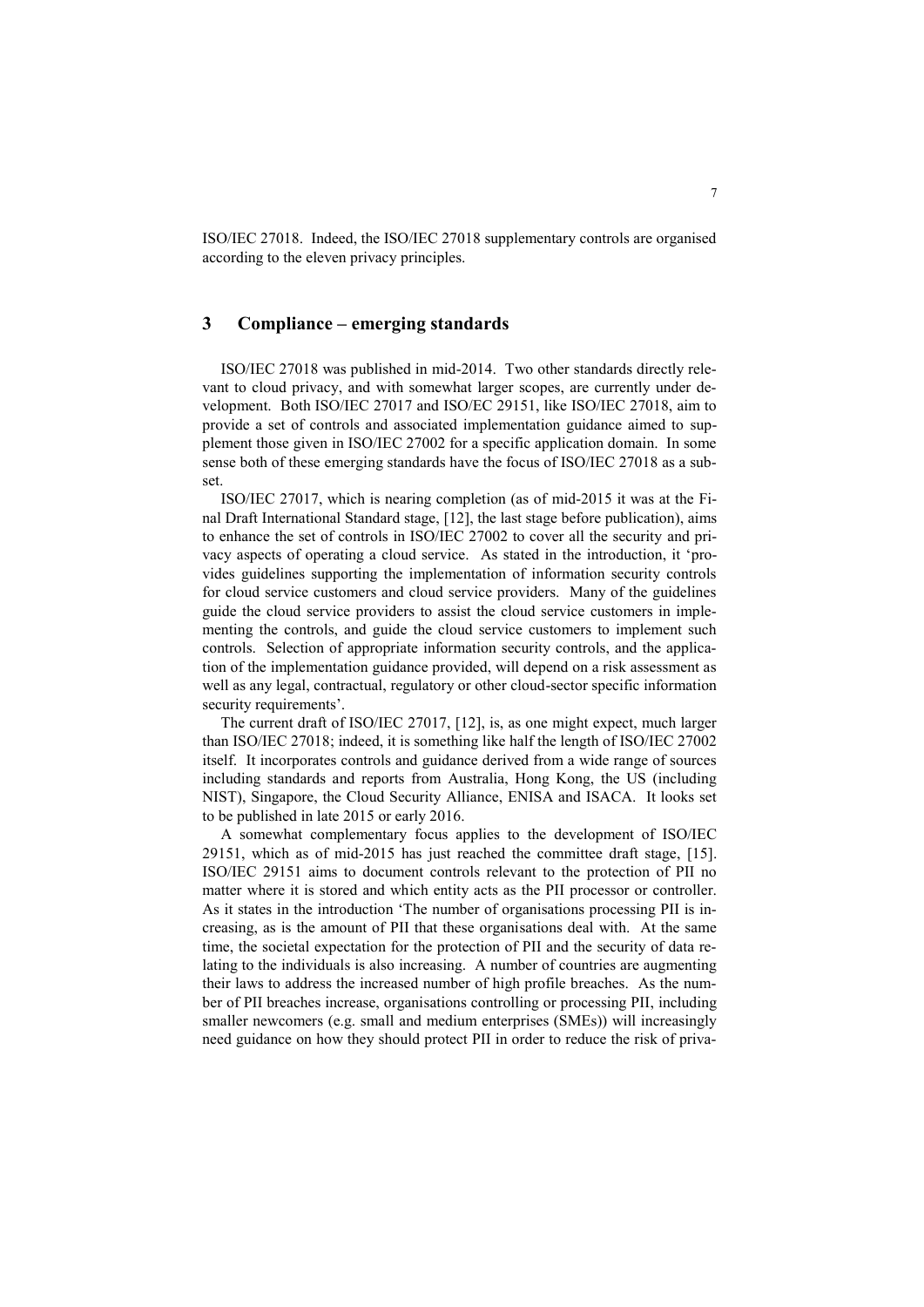cy breaches occurring, and to reduce the impact of breaches on the organisation and on the individuals concerned. This document provides such guidance'.

The current draft is again an extensive document, and builds on a wide variety of sources. At the current rate of development, publication is likely no earlier than 2017.

We conclude by providing in Table 1 a summary of the current and emerging standards of relevance to privacy compliance in the cloud.

**Table 1. Summary of cloud-privacy-relevant ISO/IEC standards**

| Standard                          | Title and scope                                                                                                                                                                                         |
|-----------------------------------|---------------------------------------------------------------------------------------------------------------------------------------------------------------------------------------------------------|
|                                   | ISO/IEC 27000:2014 Information security management systems – Overview and vocabulary                                                                                                                    |
|                                   | Sets the scene for the ISO/IEC 27000 series                                                                                                                                                             |
| ISO/IEC 27001:2013                | Information security management systems $-$ Requirements                                                                                                                                                |
|                                   | Defines general principles for an information security management sys-<br>tem, including how an ISMS should be established and $run - it$ is the<br>foundation of the ISO/IEC 27000 series of standards |
|                                   | ISO/IEC 27002:2013 Information security management systems - Code of practice for infor-<br>mation security controls                                                                                    |
|                                   | Provides a catalogue of generally applicable security controls, to be used<br>as part of an ISMS as defined in ISO/IEC 27001                                                                            |
| (2015)                            | ISO/IEC FDIS 27017 Code of practice for information security controls based on ISO/IEC<br>27002 for cloud services                                                                                      |
|                                   | Provides supplementary information for ISO/IEC 27002 controls and a set<br>of new controls aimed specifically at the cloud (a superset of ISO/IEC<br>27018)                                             |
| ISO/IEC 27018:2014                | Code of practice for protection of PII in public clouds acting as PII pro-<br>cessors                                                                                                                   |
|                                   | Provides supplementary information for ISO/IEC 27002 controls and a set<br>of new controls aimed specifically at cloud providers processing PII on<br>behalf of a PII controller                        |
| <b>ISO/IEC 29100</b>              | Privacy framework                                                                                                                                                                                       |
|                                   | Lays down a general set of privacy principles for information storage and<br>processing                                                                                                                 |
| <b>ISO/IEC CD 29151</b><br>(2015) | Code of practice for PII protection                                                                                                                                                                     |
|                                   | Provides supplementary information for ISO/IEC 27002 controls and a set<br>of new controls aimed at all processing and storage of PII (a superset of<br><b>ISO/IEC 27018)</b>                           |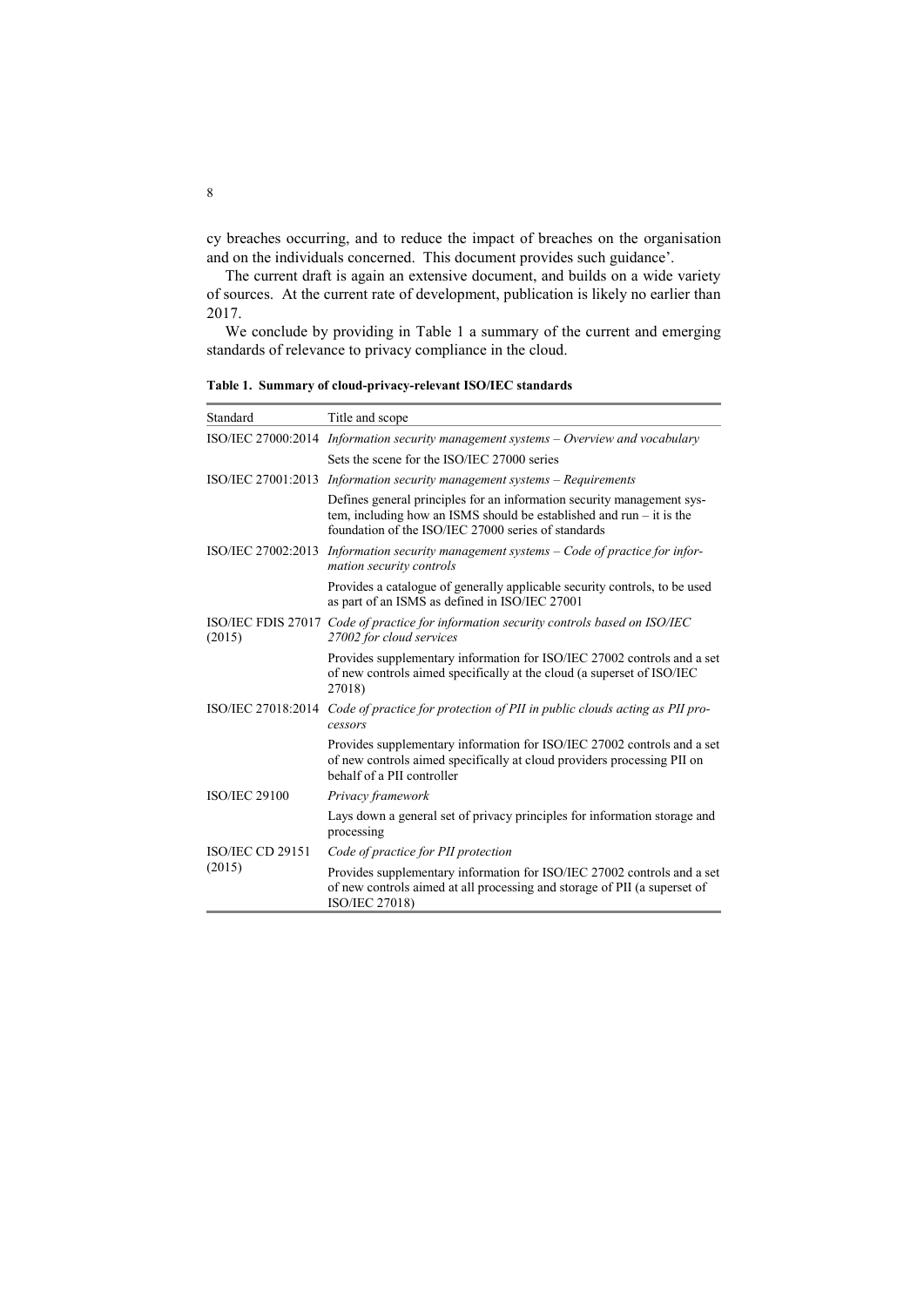#### **4 Compliance – future work**

Even when ISO/IEC 27017 and ISO/IEC 29151 are completed and in use, the work on standards governing cloud privacy will not come to an end. Apart from anything else, all the standards we have discussed are subject to a continuing process of review and, where necessary, improvement. There are also further areas where standards guidance is needed.

One such area is that of data de-identification, i.e. the processing of PII so that it is no longer linked to a particular individual. Organisations processing PII, including cloud service providers, are required to comply with the applicable privacy-enforcing regulations and laws, which often prevents processing of personal data for purposes other than those for which the data was originally collected. Data de-identification techniques (e.g. pseudonymisation or anonymisation) are widely used as a way of enabling the re-use of large data sets to extract otherwise hidden information (so called *big data*) without endangering user privacy. Such an approach is viable since in many cases the value of processing is maintained even if PII principals are no longer identifiable, directly or indirectly, either by the organisation alone as PII controller or in collaboration with any other party. Additionally, it may be permissible for an organisation to process data for purposes other than those for which the PII principals had given their consent, as long as the data has been rendered into a form in which identification of the PII principals is no longer reasonably feasible, taking into account the state of the art and the organisation's context. That is, de-identification techniques are tools that may enable the wide range of potential benefits arising from data processing to be maintained, whilst respecting privacy regulations and laws.

However, such data de-identification techniques need to be used with great care, not least because of the risk of data re-identification, in which, using contextual or other information, the data can be linked back to an individual. Organisations proposing to use de-identification must therefore carefully define the deidentification measures that are appropriate in their context in order to ensure results that are sufficiently robust given the risks of re-identification. As such it will be extremely helpful to end user organisations, notably the many cloud service providers holding large data sets containing PII, to provide a detailed and practical description of these techniques, including their strengths and weaknesses.

This is an increasingly pressing issue since, in organisations of many types, the amount of data created and potentially being used continues to increase, as do the capabilities of data analytics. Furthermore, the state of the art shows (see, for example, [\[19\]\)](#page-11-2) that achieving robustness in de-identification processes is far from trivial. There is thus a need for a standard that will help organisations in defining and reviewing their processes according to the state of the art and their environment, including their regulatory context. Such a standard would also enable organisations to build trust with a variety of stakeholders (including PII principals,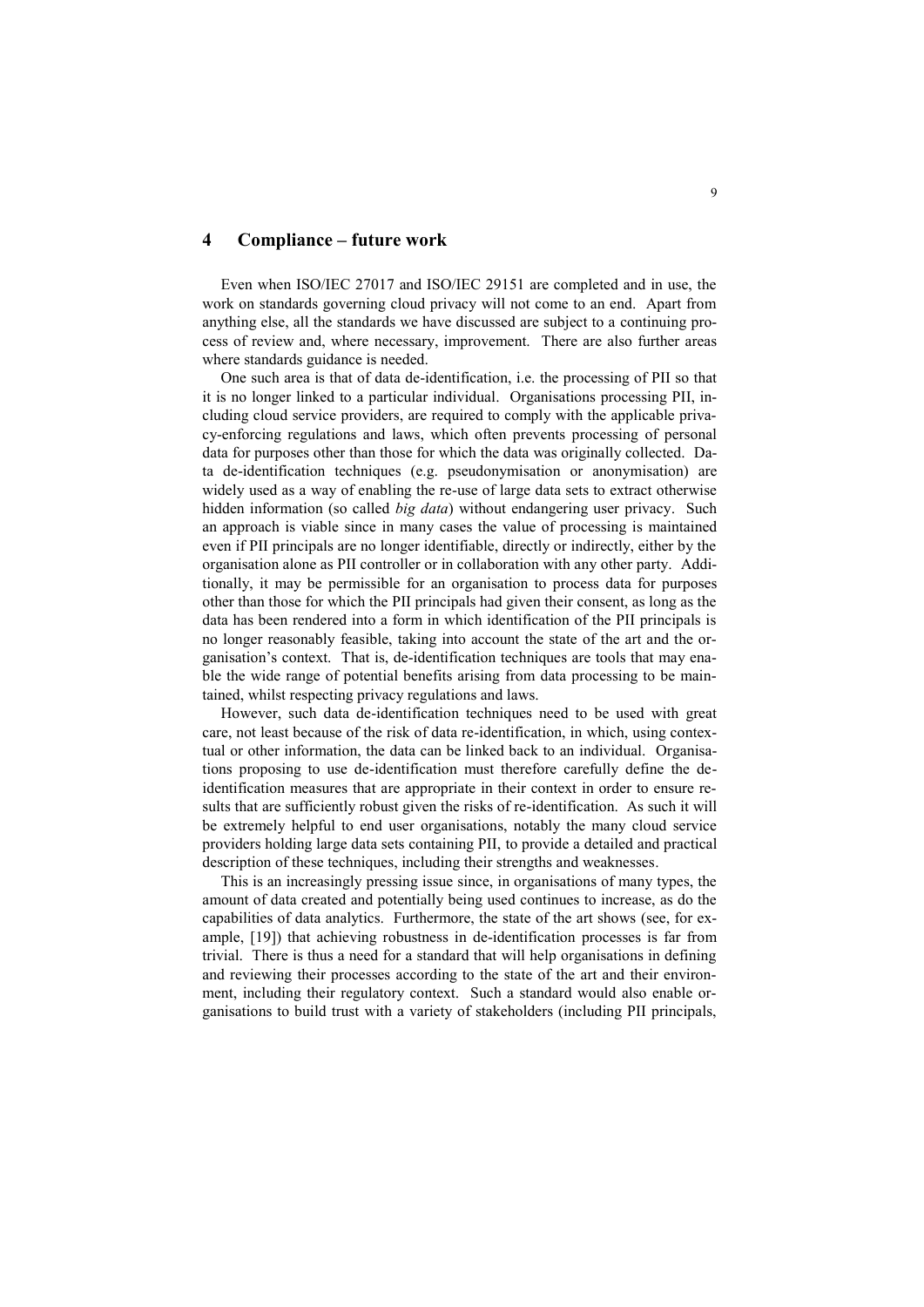customers, and data protection agencies) and to establish a common language for transparency regarding their processes.

At its May 2015 meeting in Kuching, WG 5 of ISO/IEC JTC 1/SC 27 (the standards committee responsible for ISO/IEC 27018 and ISO/IEC 29151) agreed to issue a new work item proposal, [\[18\],](#page-10-15) to create a standard covering data deidentification techniques to address this growing need. The proposed standard will provide information to organisations which aim to use de-identification techniques, with the goal of creating awareness of typical characteristics to consider and to help them avoid common pitfalls.

The new work item proposal, [\[18\],](#page-10-15) has an attached preliminary working draft, which draws extensively on a recent Article 29 Working Party report, [\[7\].](#page-10-16) Apart from a comprehensive set of definitions of terminology, intended to enable unambiguous discussions of de-identification, the new standard is expected to contain clauses covering the usability of de-identified data, the risks of re-identification, techniques for pseudonymisation, and techniques for achieving and metrics for measuring anonymisation. It will also draw on an existing health-sector-specific ISO technical specification on pseudonymisation [\[8\].](#page-10-17)

## **5 How effective is the compliance model?**

As already discussed, the compliance model has been widely criticised, not least for encouraging a 'box-ticking mentality'. However, without doubt ISO/IEC 27002 (and its predecessors) has done much to inform organisations of the fundamental techniques of information security management. For better or worse it would appear that use of the 27000 series standards is considered as a fundamental part of security management for almost every large organisation, at least in the western world.

One could reasonably ask critics of the compliance approach whether they would rather employ a cloud service provider which has verified that its security and privacy practices conform to the state of the art or one which has not. It seems hard to argue in favour of the latter. Indeed, the author is not aware of any research calling for routine security management measures to be abandoned; instead, what seems to be needed are better ways of managing the human side of security management. The compliance approach is still evolving, and there is clearly no cause for complacency. Ultimately there is no replacement for good management practices, both within IT and more broadly, and the 27000 series standards are just one part of the overall information security solution.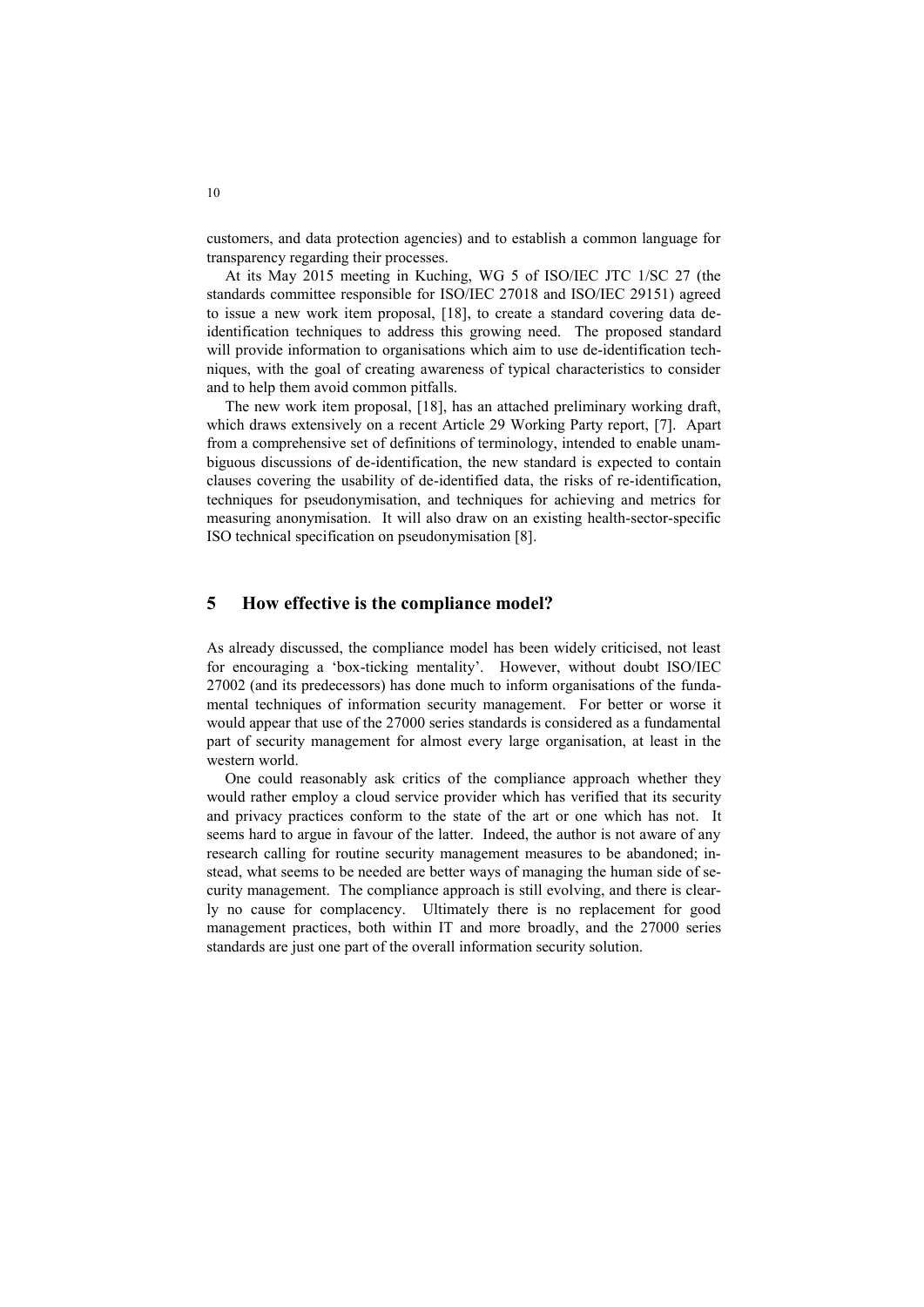#### **6 Concluding remarks**

We have attempted to review both recently published and emerging international standards of relevance to privacy, and in particular PII protection, in the cloud. ISO/IEC 27018 has made a significant in the short period since it was published, and will be joined in the near future by ISO/IEC 27017, and, later on, by ISO/IEC 29151. In the longer term future, it is hoped that we will see the development of detailed guidance on de-identification techniques, enabling greater confidence that data collected through the provision of cloud services is used for greater societal benefit in ways which respect end user privacy.

References

- <span id="page-10-5"></span>[1] BS 7799:1995, *Code of practice for information security management*.
- <span id="page-10-6"></span>[2] BS 7799-1:1999, *Information security management – Part 1: Code of practice for information security management*.
- <span id="page-10-7"></span>[3] BS 7799-2:1999, *Information security management – Part 2: Specification for information security management systems*.
- <span id="page-10-8"></span>[4] BS 7799-2:2002, *Information security management systems – Specification with guidance for use*.
- <span id="page-10-1"></span>[5] B. Duncan and M. Whittington, *Reflecting on whether checklists can tick the box for cloud security*. In: *Proc. of 2014 IEEE 6th International Conference on Cloud Computing Technology and Science*, IEEE (2014) pp.805-810.
- <span id="page-10-11"></span>[6] European Union, Article 29 Working Party, *Opinion 05/2012 on Cloud Computing*, adopted July 2012.
- <span id="page-10-16"></span>[7] European Union, Article 29 Working Party, *Opinion 05/2014 on Anonymisation Techniques*, April 2014.
- <span id="page-10-17"></span>[8] ISO/TS 25237:2008, *Health informatics – Pseudonymization*.
- <span id="page-10-2"></span>[9] ISO/IEC 27000:2014, *Information technology – Security techniques – Information security management systems – Overview and vocabulary*.
- <span id="page-10-3"></span>[10] ISO/IEC 27001:2013, *Information technology – Security techniques – Information security management systems – Requirements*.
- <span id="page-10-4"></span>[11] ISO/IEC 27002:2013, *Information technology – Security techniques – Code of practice for information security controls*.
- <span id="page-10-13"></span>[12] ISO/IEC FDIS 27017 *Information technology – Security techniques – Code of practice for information security controls based on ISO/IEC 27002 for cloud services*, July 2015.
- <span id="page-10-9"></span>[13] ISO/IEC 27018:2014, *Information technology – Security techniques – Code of practice for protection of personally identifiable information (PII) in public clouds acting as PII processors*.
- <span id="page-10-0"></span>[14] ISO/IEC 29100:2011, *Information technology – Security techniques – Privacy framework*.
- <span id="page-10-14"></span>[15] ISO.IEC 1st CD 29151, *Information technology – Security techniques – Code of practice*
- *for personally identifiable information protection*, June 2015.
- <span id="page-10-10"></span>[16] ISO/IEC JTC 1/SC 27 N10550, *Proposal for a new work item on Code of practice for data protection controls for public cloud computing services*, November 2011.
- <span id="page-10-12"></span>[17] ISO/IEC JTC 1/SC 27 N11742, 2nd WD 27018, *Information technology ― Security techniques — Code of practice for data protection controls for public cloud computing services*, December 2012.
- <span id="page-10-15"></span>[18] ISO/IEC JTC 1/SC 27 N15297, *Proposal for a new work item on Privacy enhancing data de-identification techniques*, June 2015.